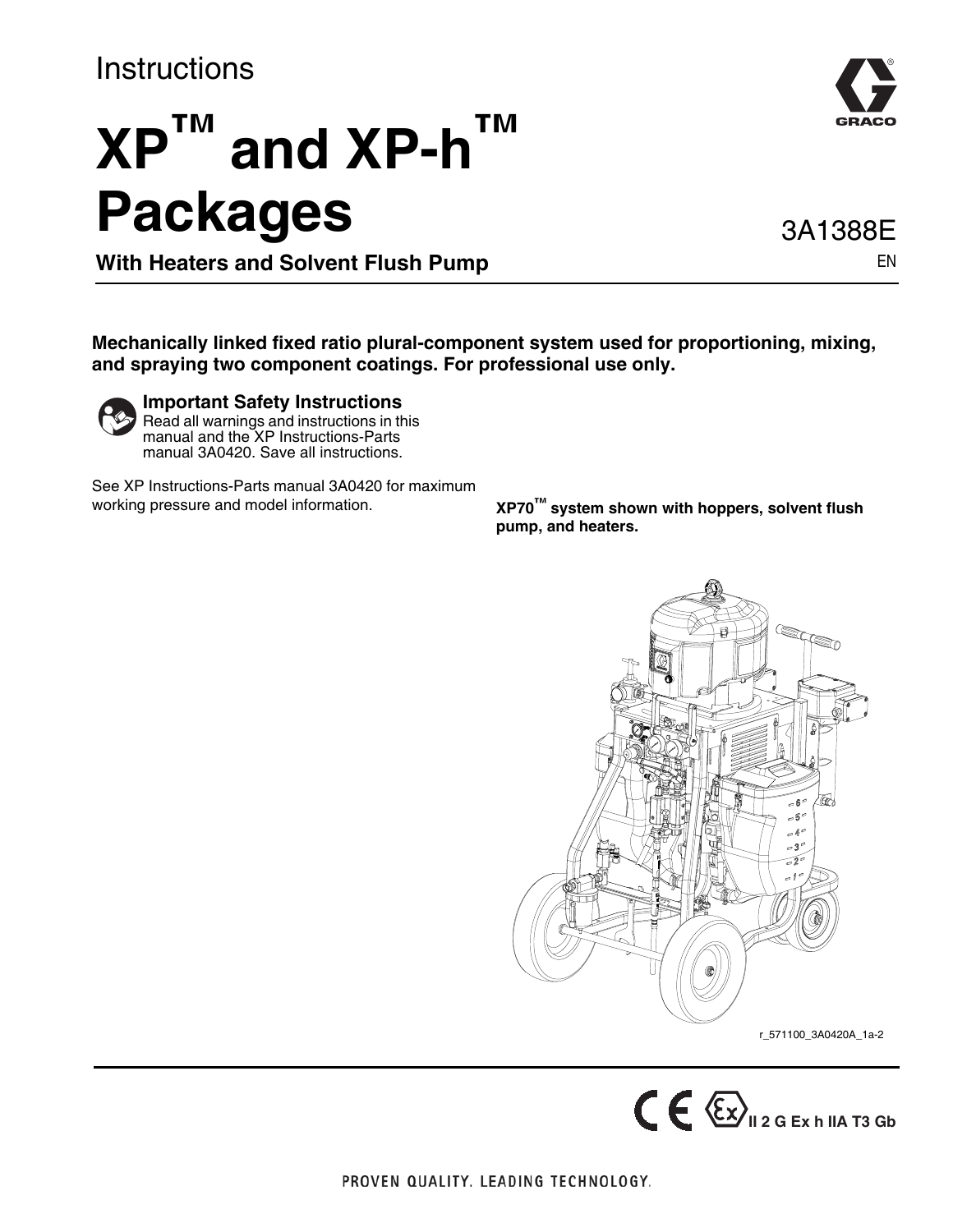# **Related Manuals**

See manual 3A0420 for complete list of related manuals.

# **Models**



XP packages are approved for use in hazardous locations only if the base model, all accessories, all kits, and all wiring meet local, state, and national codes.

See **Accessories and Kits** in the XP Instructions-Parts manual 3A0420 for a list of all optional accessories.

All packages include an XP system (see the following table), the 45:1 solvent flush kit (262393), two Viscon HP fluid heaters (245863), and two heater adapter kits (262450).

| <b>XP Packages</b> |                     |  |
|--------------------|---------------------|--|
|                    | <b>XP System</b>    |  |
| Package            | (see manual 3A0420) |  |
| 281103             | 281101              |  |
| 281104             | 281102              |  |
| 281203             | 281201              |  |
| 281204             | 281202              |  |
| 281253             | 262804              |  |
| 281254             | 281252              |  |
| 281303             | 281301              |  |
| 281304             | 281302              |  |
| 281403             | 281401              |  |
| 281404             | 281402              |  |
| 282103             | 282101              |  |
| 282104             | 282102              |  |
| 282153             | 282151              |  |
| 282154             | 282152              |  |
| 282203             | 282201              |  |
| 282204             | 282202              |  |
| 282253             | 282251              |  |
| 282254             | 282252              |  |
| 282303             | 282301              |  |
| 282304             | 282302              |  |
| 282333             | 282331              |  |
| 282334             | 282332              |  |
| 282403             | 282401              |  |
| 282404             | 282402              |  |

| <b>XP Packages</b> |                     |  |
|--------------------|---------------------|--|
|                    | <b>XP System</b>    |  |
| Package            | (see manual 3A0420) |  |
| 283103             | 283101              |  |
| 283104             | 283102              |  |
| 283203             | 283201              |  |
| 283204             | 283202              |  |
| 283303             | 283301              |  |
| 283304             | 283302              |  |
| 283403             | 283401              |  |
| 283404             | 283402              |  |
| 571103             | 571101              |  |
| 571104             | 571102              |  |
| 571153             | 571151              |  |
| 571154             | 571152              |  |
| 571203             | 571201              |  |
| 571204             | 571202              |  |
| 571253             | 571251              |  |
| 571254             | 571252              |  |
| 571303             | 571301              |  |
| 571304             | 571302              |  |
| 571403             | 571401              |  |
| 571404             | 571402              |  |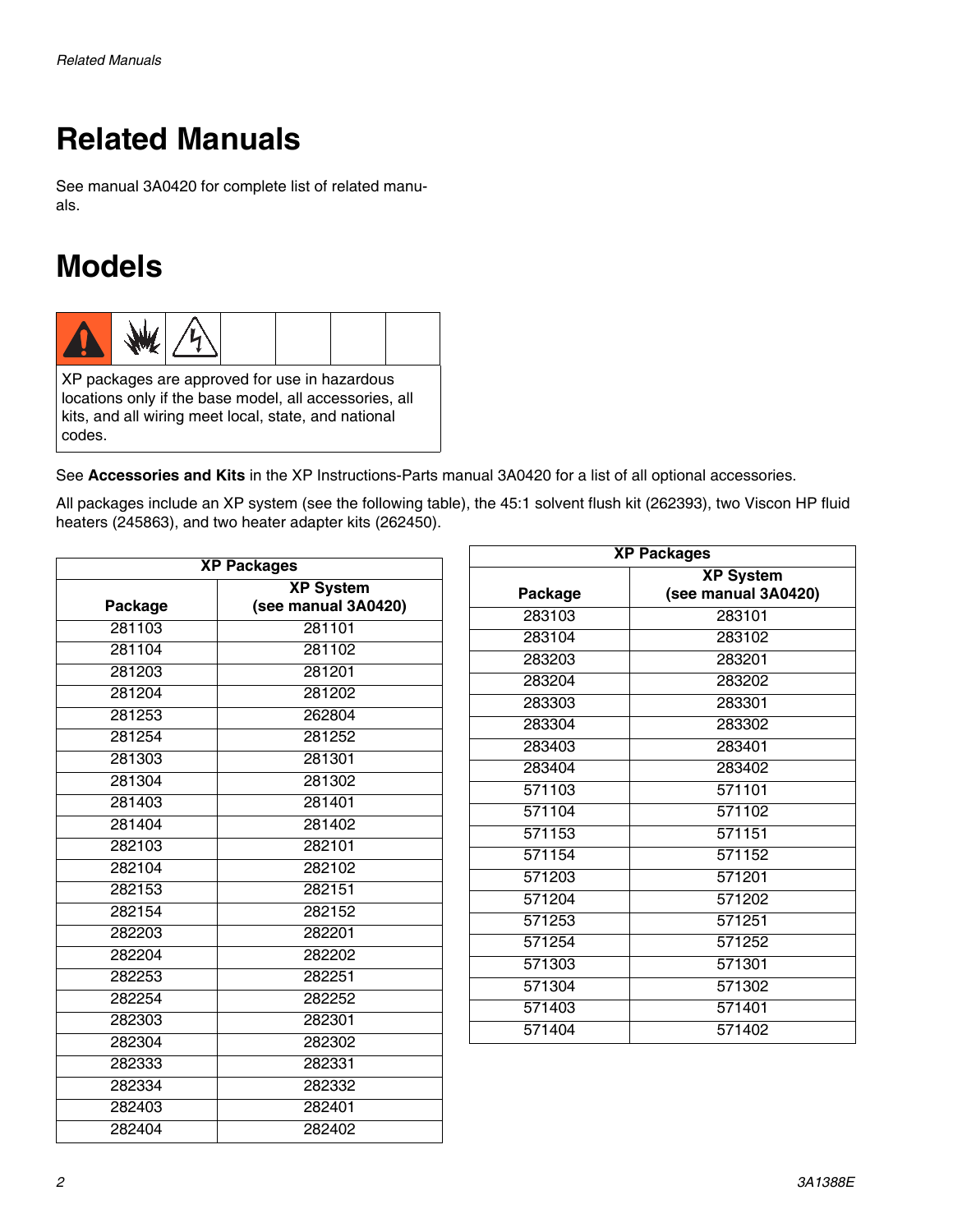| <b>XP-h Packages</b> |                                         |  |
|----------------------|-----------------------------------------|--|
| Package              | <b>XP System</b><br>(see manual 3A0420) |  |
| 284105               | 284104                                  |  |
| 284107               | 284106                                  |  |
| 284205               | 284204                                  |  |
| 284207               | 284206                                  |  |
| 284305               | 284304                                  |  |

| <b>XP-h Packages</b> |                                         |  |
|----------------------|-----------------------------------------|--|
| Package              | <b>XP System</b><br>(see manual 3A0420) |  |
| 284307               | 284405                                  |  |
| 284405               | 284404                                  |  |
| 284407               | 284406                                  |  |
| 284255               | 284254                                  |  |
| 284257               | 284256                                  |  |

# **Technical Data**

Wetted Parts: